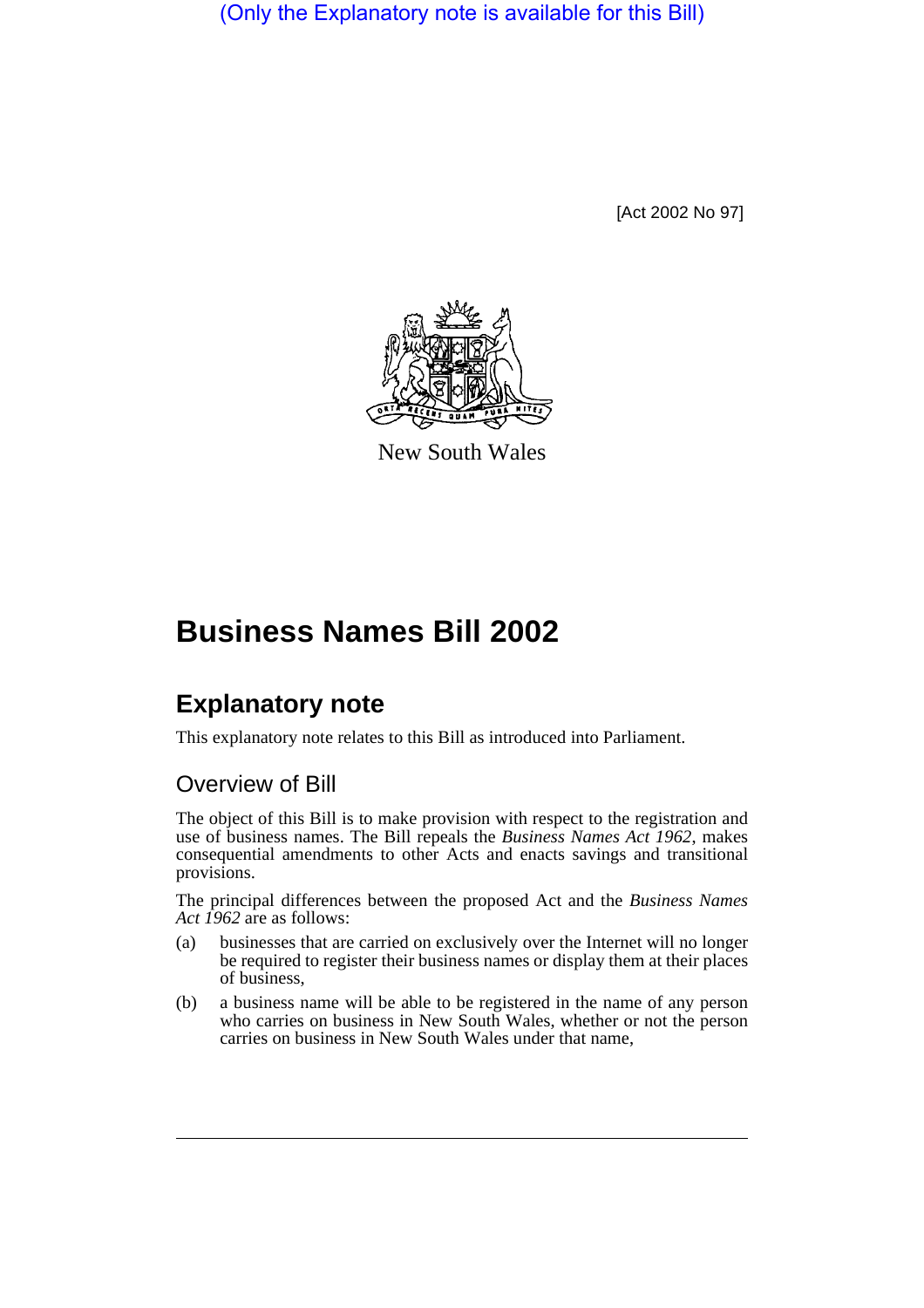Explanatory note

- (c) there will no longer be any need for a person who resides interstate to appoint a resident agent with respect to a business name registered in the person's name,
- (d) there will be a right of appeal to the Administrative Decisions Tribunal against decisions of the Director-General of Fair Trading (the *Director-General*) under the proposed Act.

# Outline of provisions

## **Part 1 Preliminary**

**Clause 1** specifies the name (also called the short title) of the proposed Act.

**Clause 2** provides for the commencement of the proposed Act (apart from provisions that depend on uncommenced provisions of other Acts) on a day or days to be appointed by proclamation.

**Clause 3** defines certain words and expressions for the purposes of the proposed Act.

# **Part 2 Registration of business names**

#### **Division 1 Registration**

**Clause 4** prohibits a person from carrying on business in New South Wales under an unregistered business name. The prohibition does not apply to persons who carry on business under their own names or to persons who carry on business exclusively over the Internet. The maximum penalty for an offence under the proposed section is 50 penalty units (\$5,500).

**Clause 5** provides for the registration of business names in accordance with the procedures set out in the *Licensing and Registration (Uniform Procedures) Act 2002*.

**Clause 6** sets out the grounds on which registration of a business name may be refused.

**Clause 7** provides that a business name is not to be registered in the name of a person who is not carrying on business in New South Wales.

**Clause 8** provides that a business name is not to be registered in the name of a person who has recently been found guilty or convicted of certain kinds of offence except with the leave of the District Court.

**Clause 9** provides for a person to be notified if his or her registered business name is identical to, or closely resembles, a previously registered business name,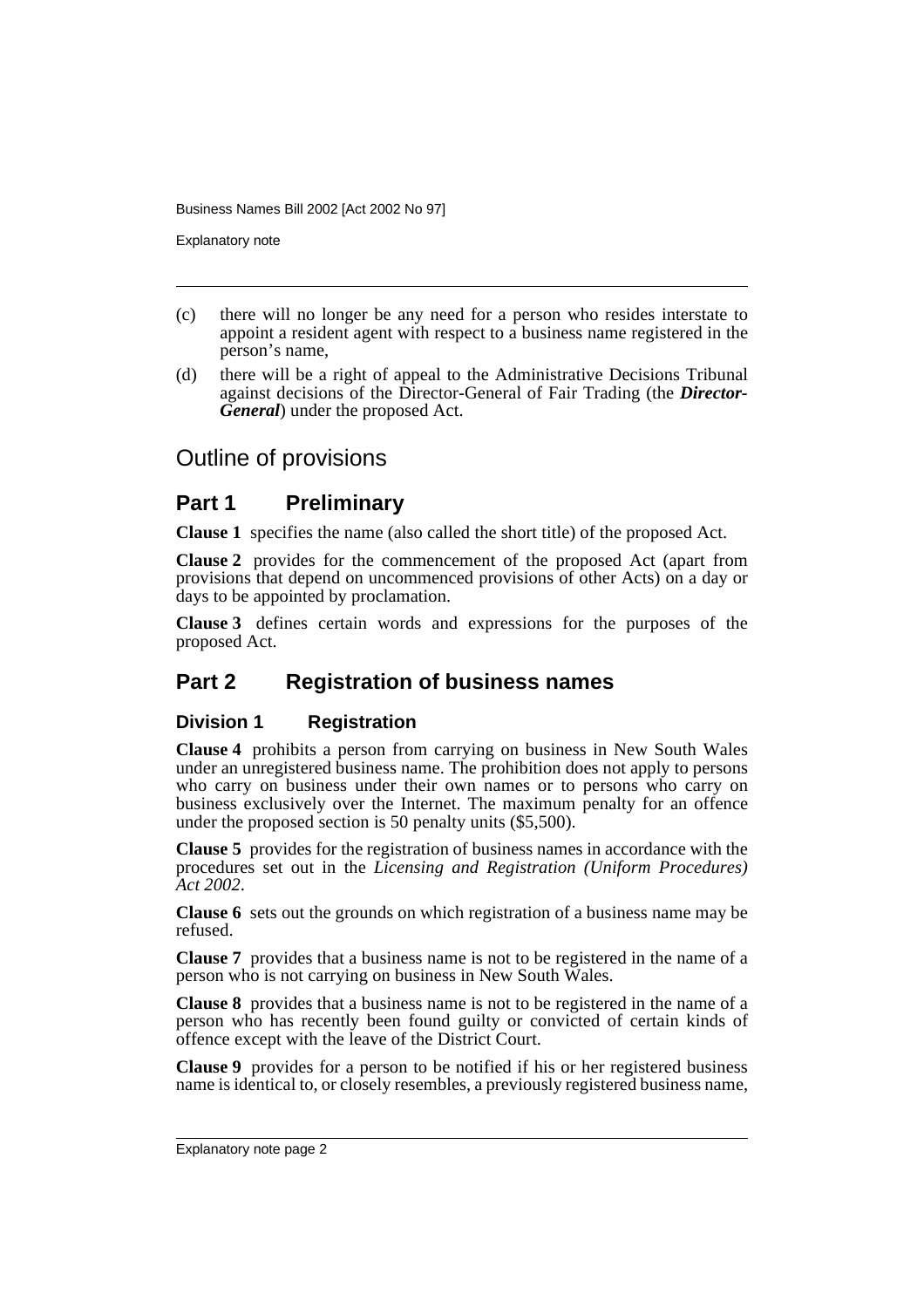Explanatory note

and further provides that the giving of such notice is evidence that he or she has been made aware of that fact.

**Clause 10** provides that registration of a business name has effect for 3 years.

#### **Division 2 Notification of changes in relation to business names**

**Clause 11** requires notice that a person has commenced to carry on business under a registered business name to be given to the Director-General within one month after that fact.

**Clause 12** requires notice that a person has ceased to carry on business under a registered business name to be given to the Director-General within one month after that fact.

**Clause 13** requires notice that a person in whose name a business name is registered is no longer carrying on business in New South Wales to be given to the Director-General within one month after that fact.

**Clause 14** requires notice of any change in the particulars registered in relation to a business name to be given to the Director-General within one month after the change occurs.

**Clause 15** requires notice of any change in the particulars registered in relation to a person in whose name a business name is registered to be given to the Director-General within one month after the change occurs.

**Clause 16** allows several notices under the proposed Division to be combined in the one document, allows the Director-General to extend the time for giving notifications under the proposed Division and provides for what is to be taken as a continuing offence under the proposed Division.

#### **Division 3 Cancellation of registration**

**Clause 17** sets out the grounds on which registration of a business name may be cancelled generally.

**Clause 18** sets out the grounds on which registration of a business name may be amended so as to remove the name of a person in whose name the business name is registered.

**Clause 19** provides a right of review by the Administrative Decisions Tribunal in relation to decisions by the Director-General under the proposed Division.

#### **Division 4 General**

**Clause 20** provides for the establishment and maintenance of a register of business names for the purposes of the proposed Act.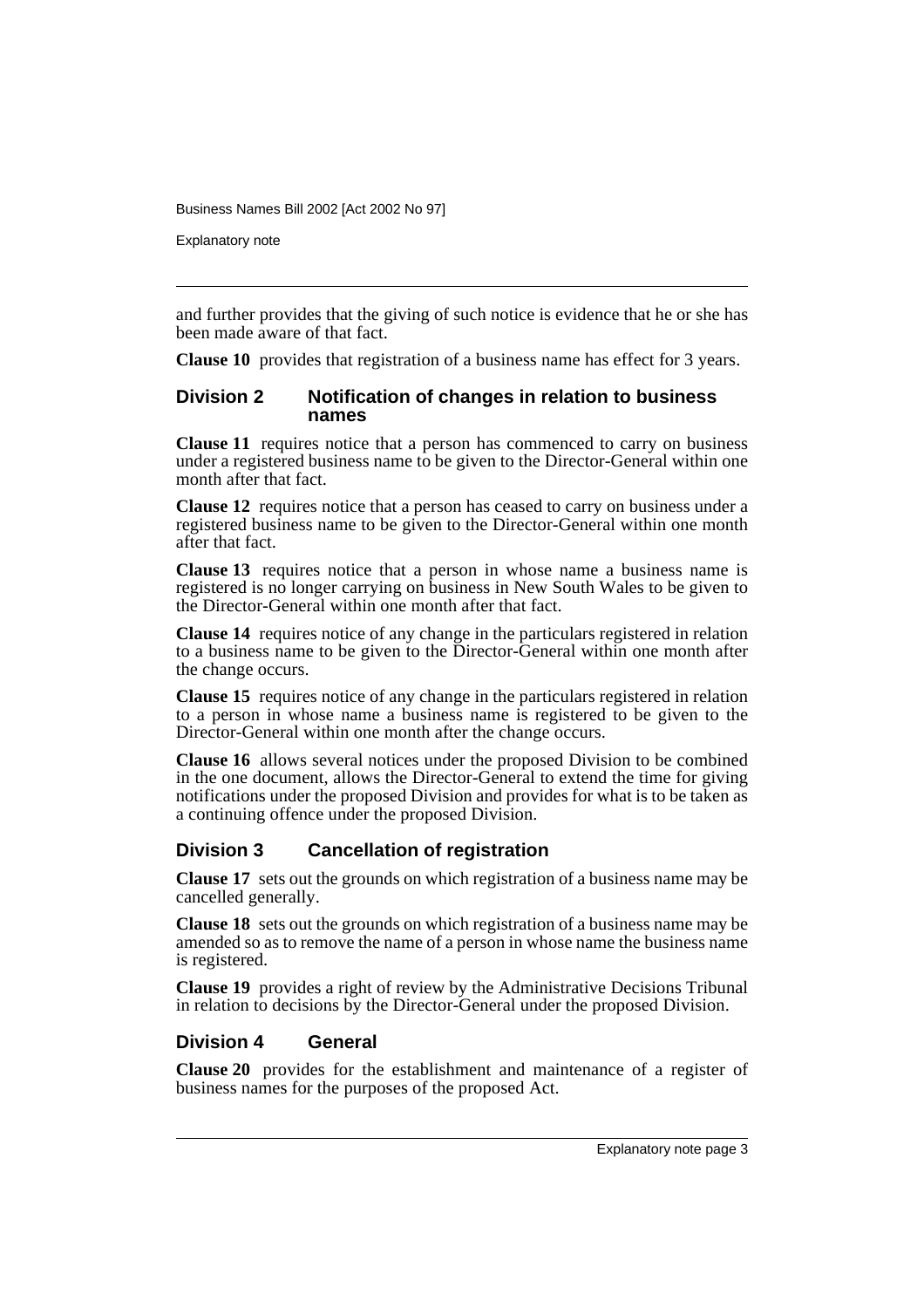Explanatory note

**Clause 21** enables the Minister to publish an order in the Gazette prohibiting the registration of certain kinds of business name. Such an order may be made on the Minister's own initiative (in which case notice of the order is to be given to the Minister's interstate counterparts) or as a consequence of receiving notice that a similar kind of order has been made by one of the Minister's interstate counterparts.

**Clause 22** makes it clear that registration of a business name does not authorise a person to use that name if the use of that name is prohibited by some other Act or law.

**Clause 23** ensures that persons carrying on business in contravention of the proposed Act are in no more advantageous a position, as regards legal proceedings taken by or against them, than persons who are not in contravention of the proposed Act.

**Clause 24** obliges a person who is carrying on business under a registered business name (unless exclusively by means of the Internet) to include the business name on all business correspondence, to display the business name at each of the person's places of business and to display the relevant certificate of registration for the business name at the person's principal place of business.

**Clause 25** prohibits the use of a business name in any public invitation for loans or deposits. The prohibition does not apply to a person whose business is moneylending or to a company that is raising money in accordance with the *Corporations Act 2001* of the Commonwealth.

**Clause 26** gives evidentiary weight to certificates issued by the Director-General (or a person authorised by the Director-General) as to the contents of the register of business names.

**Clause 27** provides that evidence that a person carries on business from premises on which a business name is displayed is evidence that the person carries on business under that name.

# **Part 3 Administration**

#### **Division 1 Power to require information and documents**

**Clause 28** empowers the Director-General to require production of information and documents, on pain of a penalty of 20 penalty units (\$2,200). Selfincrimination does not excuse a person for failing to comply with such a requirement, but information so obtained cannot be used against the person unless the information is deliberately false.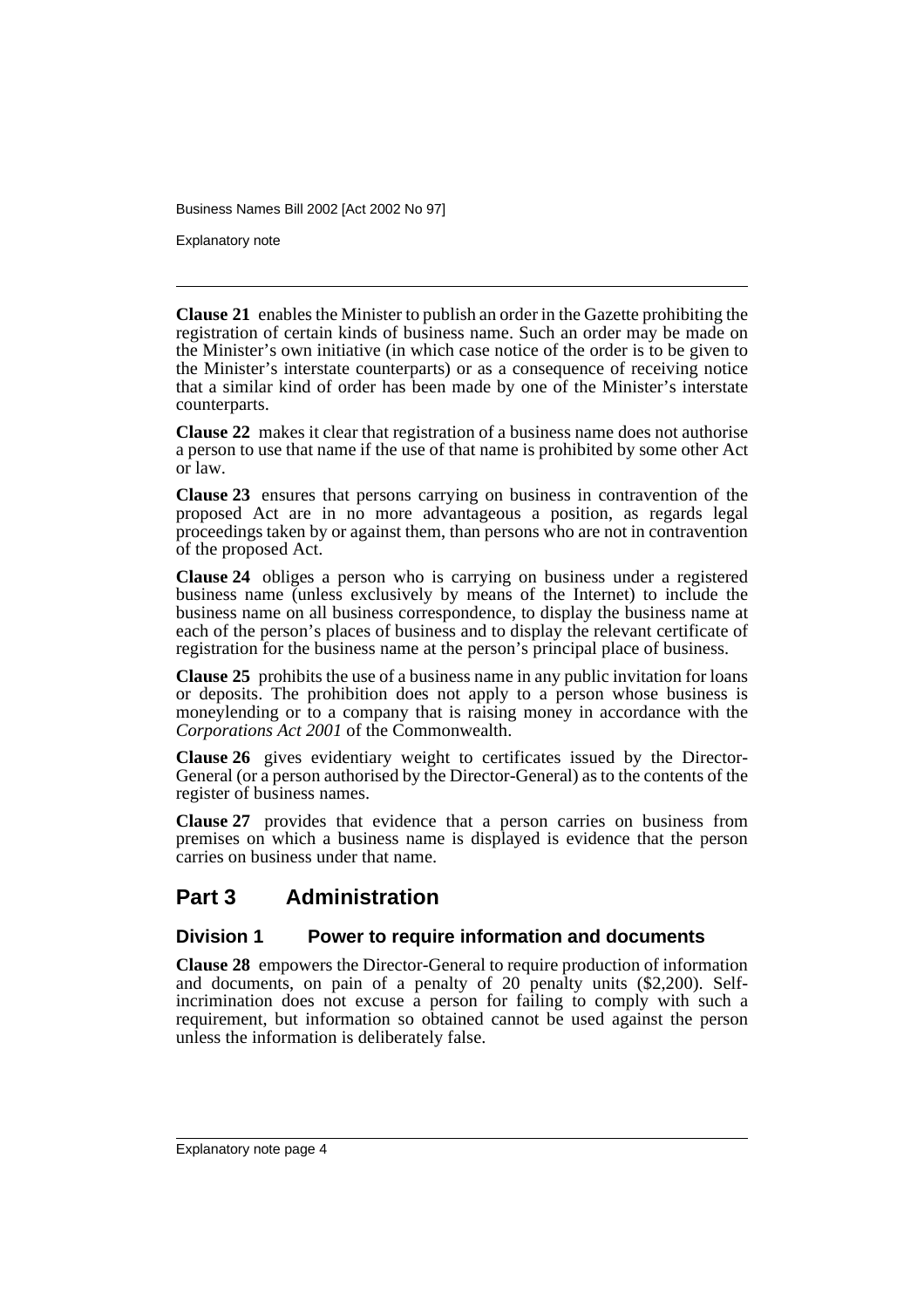Explanatory note

#### **Division 2 Power to enter premises**

**Clause 29** confers a power of entry on authorised officers investigating suspected contraventions of the proposed Act.

**Clause 30** imposes certain obligations on an authorised officer exercising a power of entry.

**Clause 31** provides for the payment of compensation to persons who suffer damage as a result of an authorised officer's exercise of a power of entry to premises.

#### **Division 3 General**

**Clause 32** provides for the issuing of penalty notices with respect to offences under the proposed Act.

**Clause 33** makes it an offence to obstruct or hinder an authorised officer in the exercise of the officer's functions under the proposed Act.

**Clause 34** provides for the appointment of authorised officers for the purposes of the proposed Act.

**Clause 35** provides for the delegation of the Director-General's functions under the proposed Act.

**Clause 36** absolves certain persons from personal liability for anything done or omitted to be done by them in the execution of the proposed Act.

# **Part 4 Miscellaneous**

**Clause 37** is a standard provision with respect to directors' liability for offences committed by corporations.

**Clause 38** facilitates the service of documents under the proposed Act.

**Clause 39** allows proceedings for offences against the proposed Act to be taken up to 3 years after they occur.

**Clause 40** empowers the Governor to make regulations for the purposes of the proposed Act.

**Clause 41** is a formal provision repealing the *Business Names Act 1962*.

**Clause 42** is a formal provision giving effect to a Schedule of amendments to other Acts (Schedule 1).

**Clause 43** is a formal provision giving effect to a Schedule of savings, transitional and other provisions (Schedule 2).